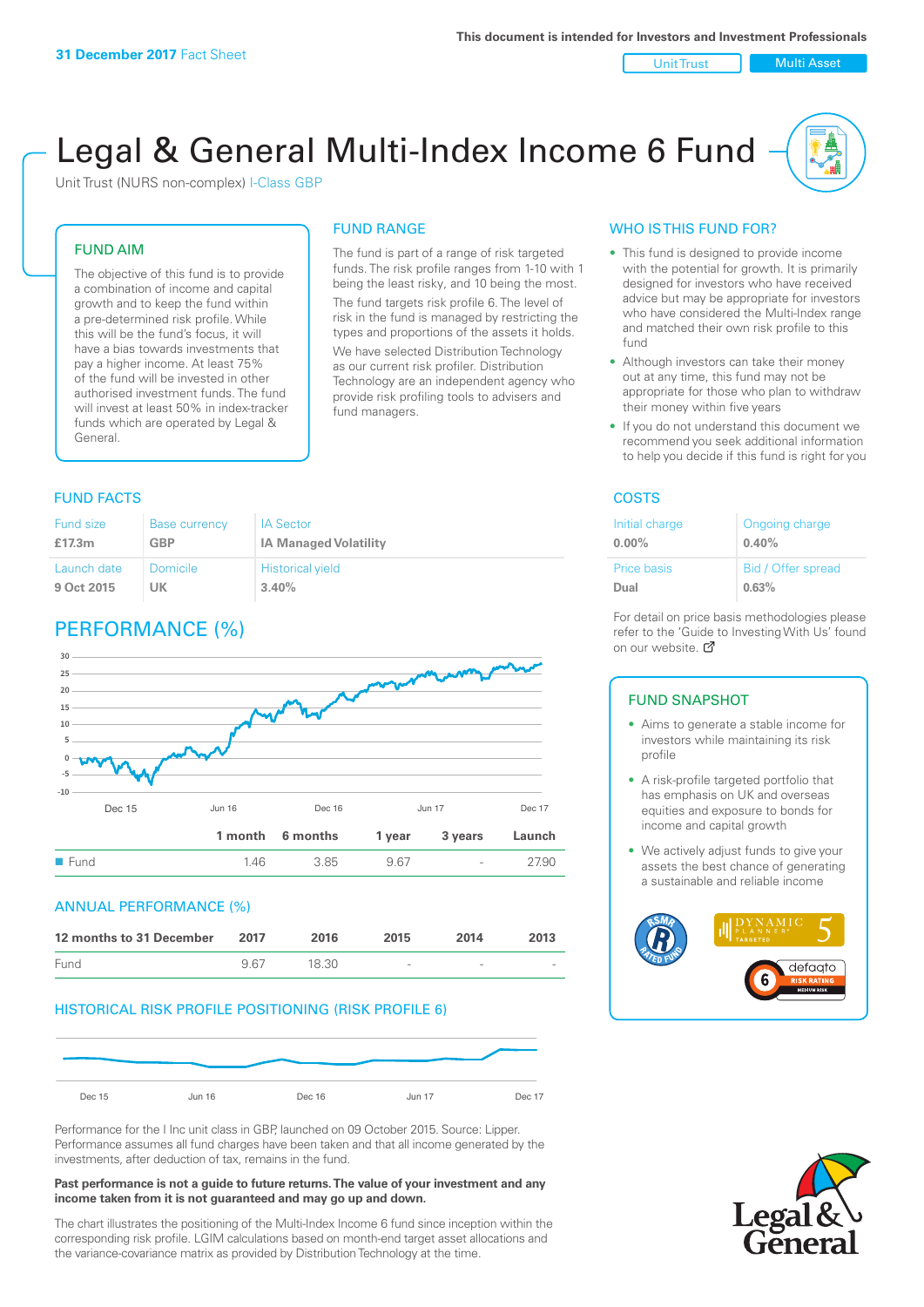# Legal & General Multi-Index Income 6 Fund

Unit Trust (NURS non-complex) I-Class GBP

## PORTFOLIO BREAKDOWN

All data source LGIM unless otherwise stated. Totals may not sum due to rounding.





#### FUND MANAGERS

The fund managers have responsibility for managing the multi-index fund range. They are part of the Multi-Asset Funds (MAF) team in LGIM. This team focuses on designing and managing multi-asset funds that are tailored to match the specific objectives of various client types. The team sits within a wider Asset Allocation team which combines both depth of experience with a broad range of expertise from different fields, including fund management, investment consulting and risk management roles.

# TOP 10 HOLDINGS (%)

| <b>L&amp;G UK Index Trust</b>                                    | 9.8 |
|------------------------------------------------------------------|-----|
| L&G Emerging Markets Government Bond (Local Currency) Index Fund | 7.9 |
| L&G Emerging Markets Government Bond (US\$) Index Fund           | 7.6 |
| iShares UK Dividend UCITS ETF                                    | 7.4 |
| L&G US Index Trust                                               | 7.0 |
| <b>L&amp;G Pacific Index Trust</b>                               | 6.4 |
| L&G High Income Trust                                            | 6.3 |
| L&G European Index Trust                                         | 5.9 |
| <b>LGIM Global Corporate Bond Fund</b>                           | 5.0 |
| <b>LGIM Sterling Liquidity Fund Class 1</b>                      | 4.6 |